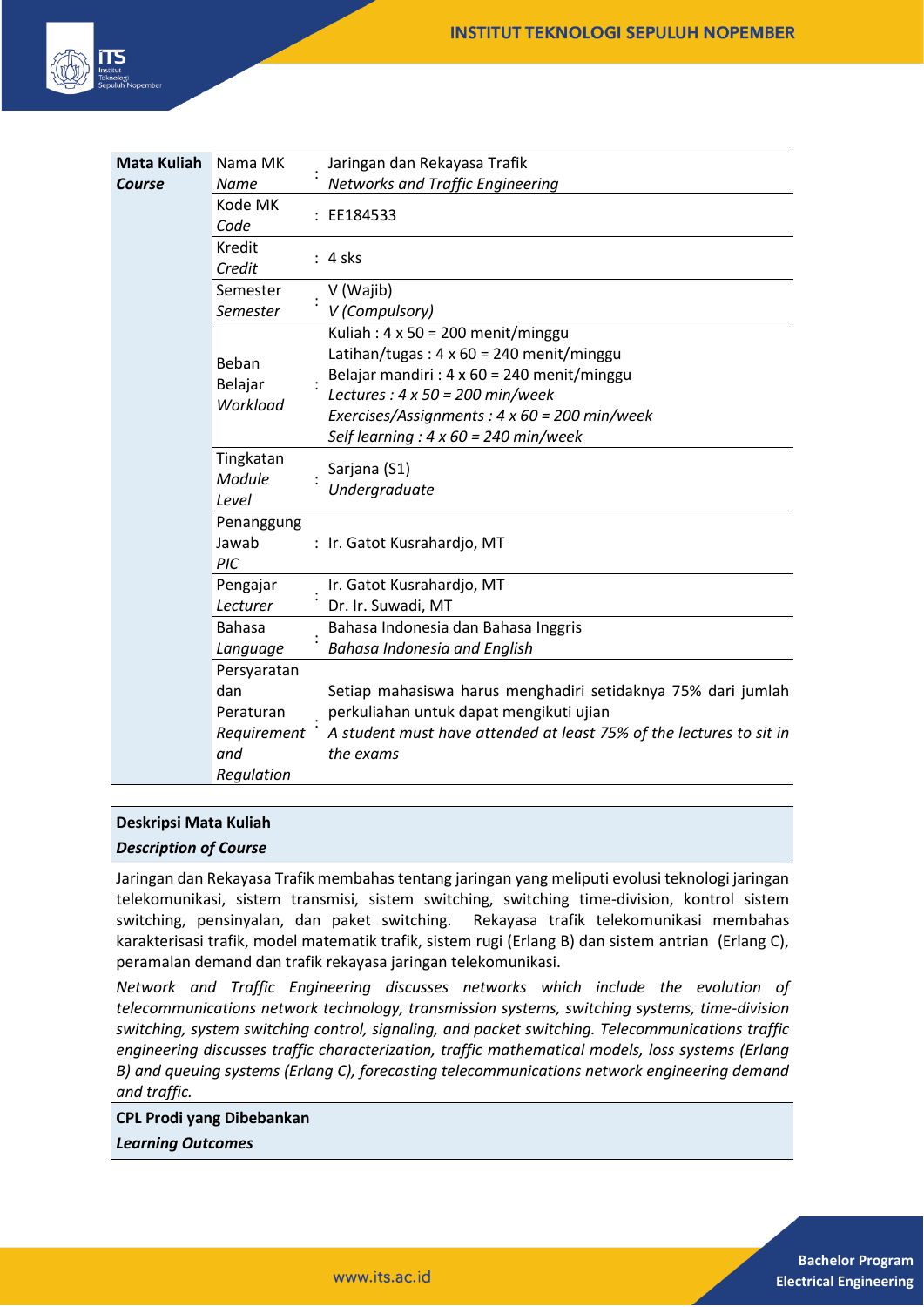

(CPL-03) Mampu mendesain komponen, sistem, dan proses yang logis dan realistis sesuai dengan spesifikasi yang ditentukan dengan mempertimbangkan aspek keselamatan, sosial, budaya, lingkungan, dan ekonomi

*(PLO-03) Capable to design logical and realistic components, systems and processes in accordance with specified specifications by considering safety, social, cultural, environmental and economic aspects*

(CPL-05) Mampu mengidentifikasi, memformulasikan dan menyelesaikan permasalahan dibidang teknik elektro

*(PLO-05) Capable to identify, formulate and solve problems in the field of electrical engineering*

(CPL-10) Mampu mengetahui dan menyikapi perkembangan terkini dibidang ilmu pengetahuan dan teknologi dengan mengedepankan nilai-nilai universal

*(PLO-10) Capable to know and respond to the latest developments in science and technology by promoting universal values*

**Capaian Pembelajaran Mata Kuliah**

*Course Learning Outcomes*

(CPMK-01) Menguasai konsep dasar jaringan, perkembangan jaringan telefoni dan rekayasa trafik telekomunikasi serta mampu merencanakan kapasistas sistem pada kasus jaringan telekomunikasi.

*(CLO-01) Mastering the basic concepts of networks, the development of telephony networks and telecommunications traffic engineering and able to plan system capacities in the case of telecommunications networks.*

(CPMK-02) Mampu menganalisis dasar jaringan, perkembangan jaringan telefoni dan rekayasa trafik telekomunikasi serta mampu merencanakan kapasistas sistem pada kasus jaringan telekomunikasi.

*(CLO-02) Able to analyze the basis of the network, the development of telephone networks and telecommunications traffic engineering and be able to plan system capacity in the case of telecommunications networks.*

(CPMK-03) Mampu menggunakan software Matlab untuk melakukan pembangkitan model matematik trafik dan membuat model simulasi sistem rugi dan sistem antrian.

*(CLO-03) Able to use Matlab software to generate traffic mathematical models and create system loss simulation models and queuing systems.*

(CPMK-04) Menunjukkan sikap bertanggung jawab atas pekerjaan di bidang keahliannya secara mandiri.

*(CLO-04) Demonstrating attitude of responsibility on work in his/her field of expertise independently.*

(CPMK-05) Bekerja sama untuk dapat memanfaatkan semaksimal mungkin potensi yang dimiliki. *(CPMK-05) Working together to be able to make the most of their potential.*

**Topik/Pokok Bahasan** *Main Subjects*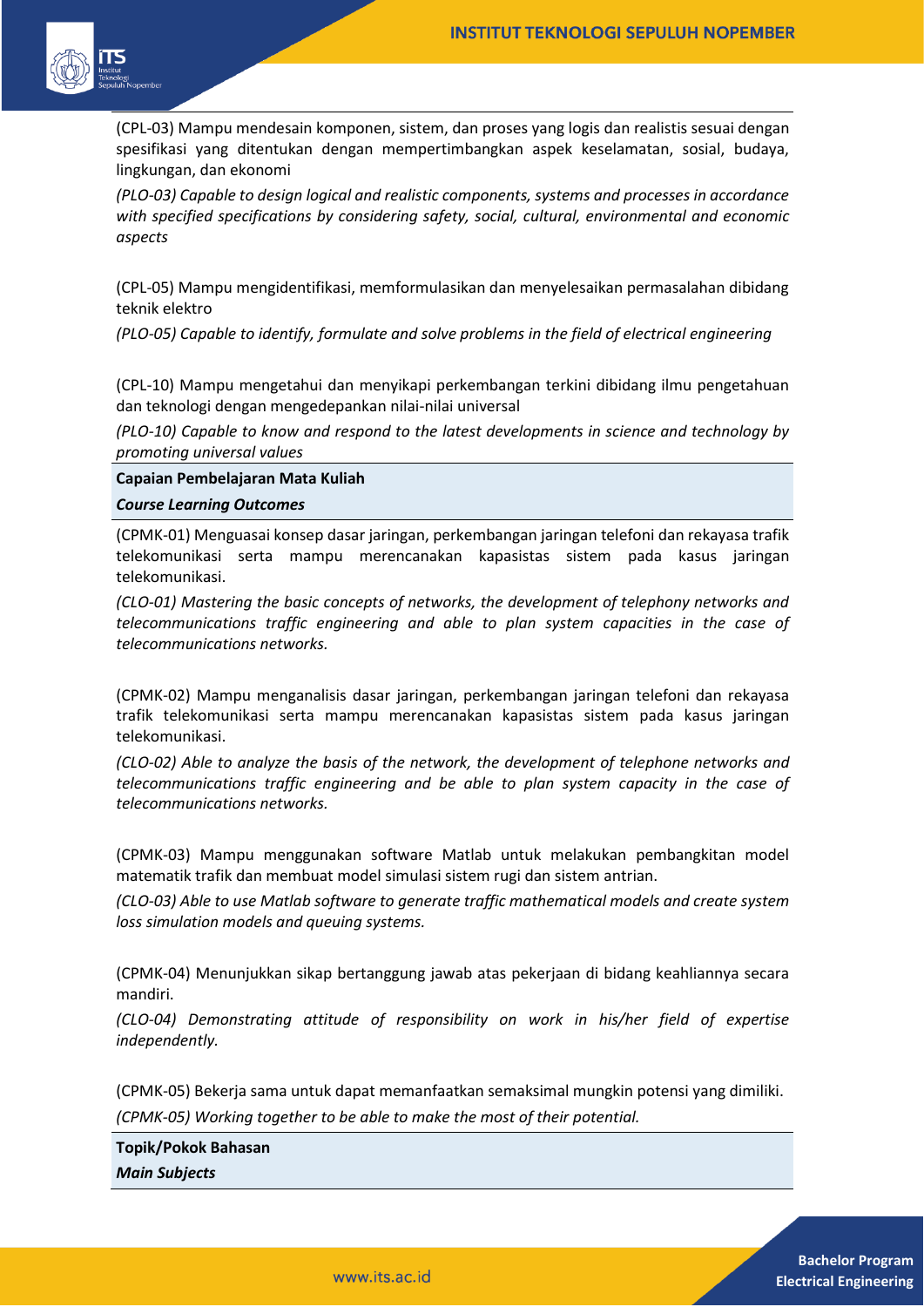

- 1. Perkembangan telekomunikasi
	- *Development of telecommunications*
- 2. Transmisi telekomunikasi *Telecommunication transmission*
- 3. Evolusi sistem switching *Evolution of switching systems*
- 4. Sistem switching *Switching system*
- 5. Switcing time-division *Switcing time-division*
- 6. Kontrol sistem switching *Control switching systems*
- *7.* Pensinyalan *Signaling*
- 8. Paket switching *Switching packages*
- 9. Konsep jaringan *Network concept*
- 10. Konsep dasar besaran dan satuan trafik telekomunikasi *Basic concept of quantity and unit of telecommunications traffic*
- 11. Model matematik trafik telekomunikasi. *Mathematical model of telecommunications traffic.*
- 12. Sistem rugi (loss system), Erlang-B. *Loss system, Erlang-B*
- 13. Sistem antrian (queueing system) tak hingga, Erlang-C *Unlimited queueing system, Erlang-C*
- 14. Sistem antrian berhingga. *Finite queue system.*
- 15. Peramalan Trafik dan peramalan demand *Traffic forecasting and demand forecasting*

# **Pustaka**

### *Reference(s)*

- [1] Thiagarajan Viswanathan, Telecommunication Switching System and Network, Prentice-Hall,1992
- [2] Gilbert Held, S. Ravi Jagannathan, Practical Network Design Techniques, Second Edition, CRC Press, 2004
- [3] Tarmo Anttalainen, Introduction to Telecommunication Network Engineering 2ed, Artech House, 2003
- [4] Kesidis, G., "An introduction to Communication Network Analysis", Wiley, 2007.
- [5] Iversen, Villy Bæk, "Teletraffic Engineering and Network Planning", Technical University of Denmark, Fotonic, 2015.
- [6] T. S. Rappaport, "Wireless Communications: Principles and Practice", second edition, Prentice Hall, 2002

### **Prasyarat**

## *Prerequisite(s)*

- EE184405 Probabilitas, Statistik dan Proses Stokastik *EE184405 Probability, Statistics, and Stochastic Processes*
- EE184302 Dasar Sistem dan Jaringan Telekomunikasi *EE184302 Introduction to Telecommunication Systems and Networks*